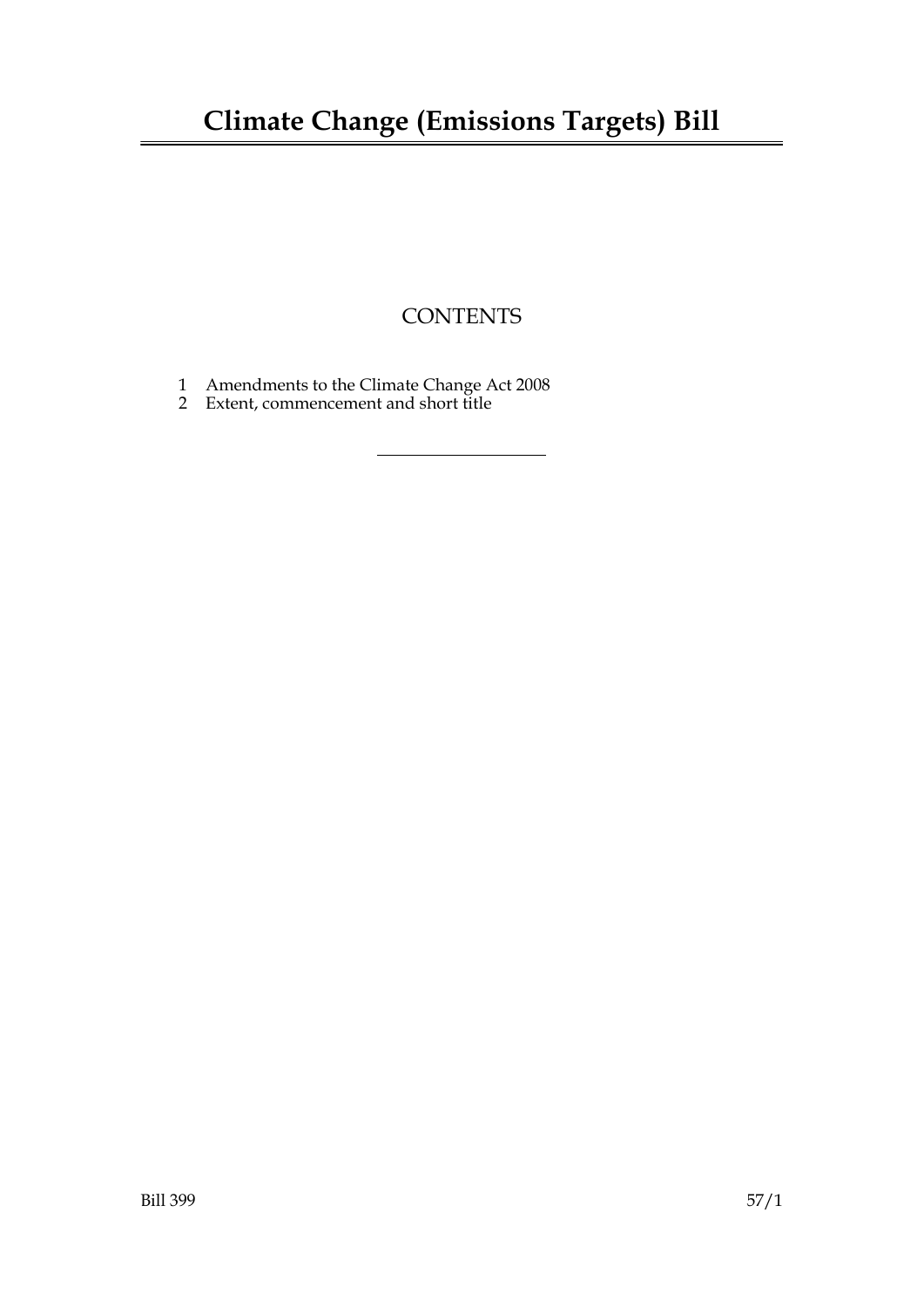# A **BILL** TO

Amend the Climate Change Act 2008 to require net United Kingdom carbon emissions to be zero by 2050 and to include international aviation and international shipping in the calculation of such emissions.

E IT ENACTED by the Queen's most Excellent Majesty, by and with the advice and consent of the Lords Spiritual and Temporal, and Commons, in this present Parliament assembled, and by the authority of the same, as follows: - $\mathbf{B}_{\text{e}$ 

### **1 Amendments to the Climate Change Act 2008**

- (1) This section amends the Climate Change Act 2008.
- (2) In section 1(1) (the target for 2050), for "80%" substitute "100%".
- (3) Section 30 (emissions from international aviation or international shipping) is amended as follows.
- (4) For subsection (1) substitute  $-$ 
	- "(1) Emissions of greenhouse gases from international aviation or international shipping count as emissions from sources in the United Kingdom for the purposes of this Part.
	- (1A) Subsection (1) has effect only for the budgetary period including the year 2033 and all subsequent budgetary periods." *10*
- (5) After subsection (8) insert—
	- "(9) For the base year for a targeted greenhouse gas, the UK emissions of that gas shall include emissions of that gas from international aviation or international shipping determined in accordance with international reporting practice if the gas had been emitted in 2019."

#### **2 Extent, commencement and short title**

- (1) This Act extends to the whole of the United Kingdom.
- (2) This Act comes into force on Royal Assent.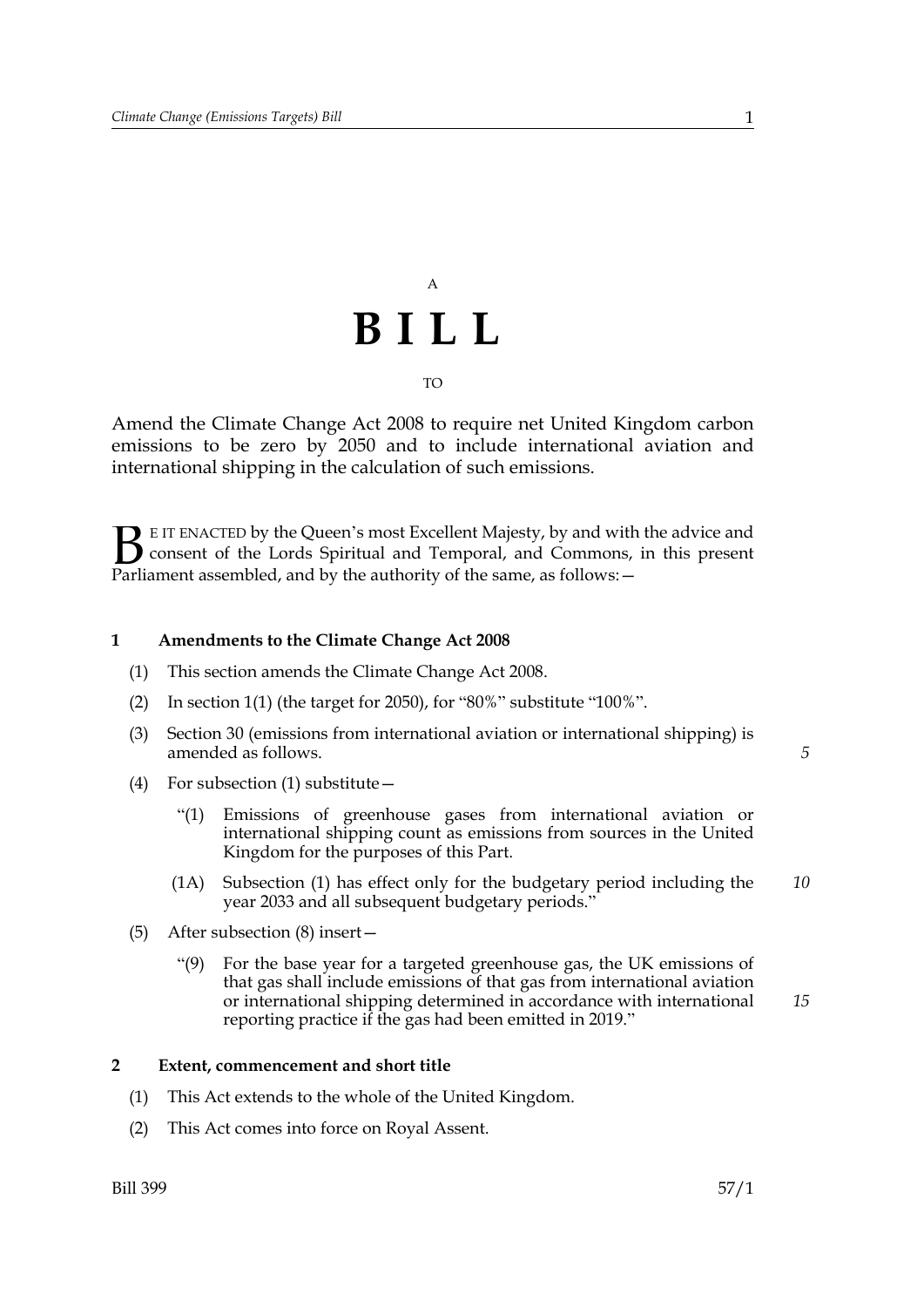(3) This Act may be cited as the Climate Change (Emissions Targets) Act 2019.